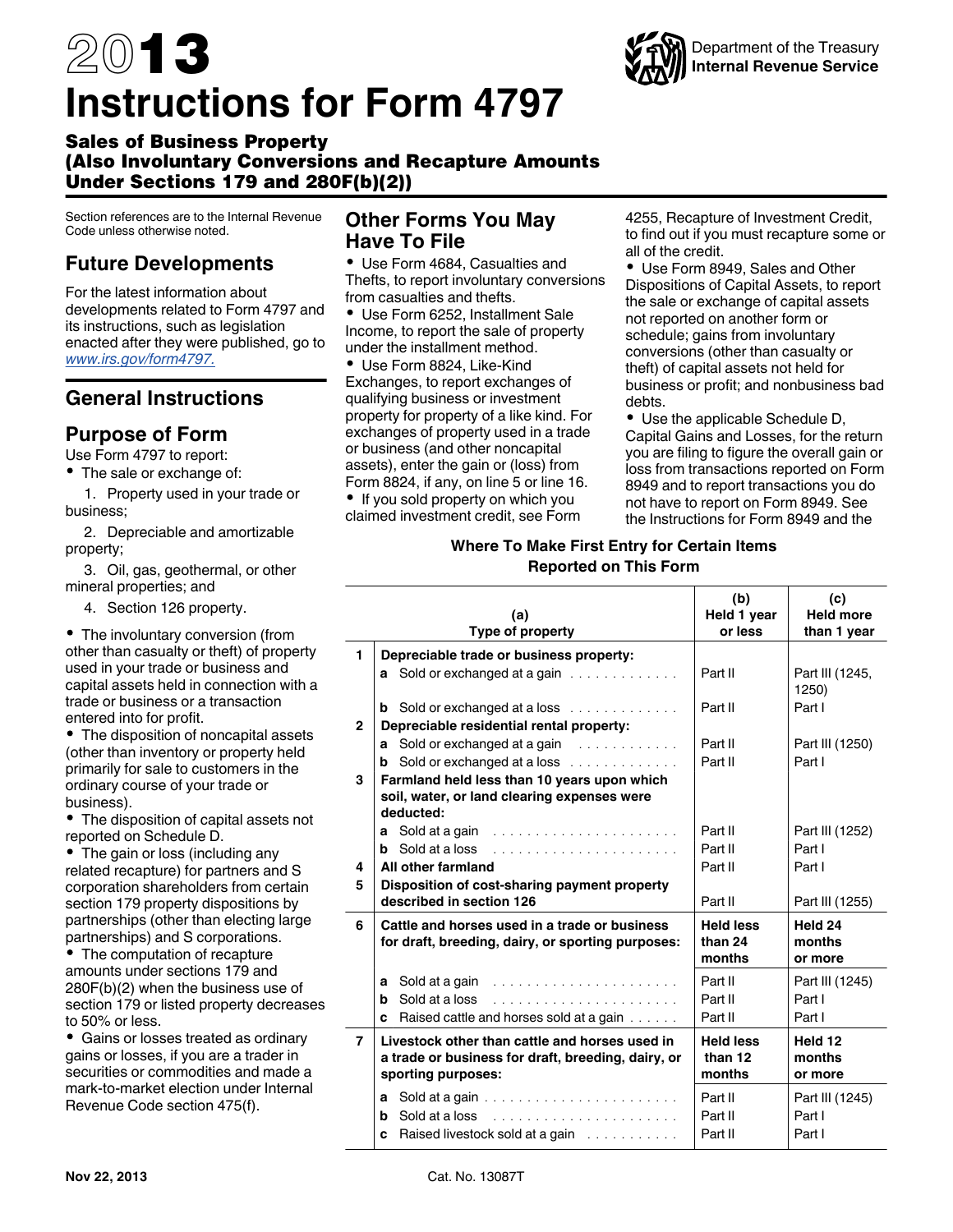<span id="page-1-0"></span>instructions for the applicable Schedule D.

**Additional Information.** See Pub. 544, Sales and Other Dispositions of Assets. Also see Pub. 550, Investment Income and Expenses (Including Capital Gains and Losses).

# **Special Rules**

## **At-Risk Rules**

If you report a loss on an asset used in an activity for which you are not at risk, in whole or in part, see the Instructions for Form 6198, At-Risk Limitations. Also, see Pub. 925, Passive Activity and At-Risk Rules. Losses from passive activities are subject first to the at-risk rules and then to the passive activity rules.

## **Depreciable Property and Other Property Disposed of in the Same Transaction**

If you disposed of both depreciable property and other property (for example, a building and land) in the same transaction and realized a gain, you must allocate the amount realized between the two types of property based on their respective fair market values (FMVs) to figure the part of the gain to be recaptured as ordinary income because of depreciation. The disposition of each type of property is reported separately in the appropriate part of Form 4797 (for example, for property held more than 1 year, report the sale of a building in Part III and land in Part I).

## **Disposition of Assets That Constitute a Trade or Business**

If you sell a group of assets that make up a trade or business and the buyer's bases in the assets are determined wholly by the amount paid for the assets, both you and the buyer generally must allocate the total sales price to the assets transferred. File Form 8594, Asset Acquisition Statement, to report the sale. See Pub. 544 for more details on the sale of business assets.

## **Installment Sales**

If you sold property at a gain and you will receive a payment in a tax year after the year of sale, you generally must report the sale on the installment method unless you elect not to do so.

Use Form 6252 to report the sale on the installment method. Also use Form 6252 to report any payment received during your 2013 tax year from a sale

made in an earlier year that you reported on the installment method.

To elect out of the installment method, report the full amount of the gain on a timely filed return (including extensions). If you timely filed your tax return without making the election, you can still make the election by filing an amended return within 6 months of the due date of your return (excluding extensions). Write "Filed pursuant to section 301.9100-2" at the top of the amended return.

For a detailed discussion of installment sales, see Publication 537, Installment Sales.

## **Traders Who Made a Mark-To-Market Election**

A trader in securities or commodities may elect under section 475(f) to use the mark-to-market method to account for securities or commodities held in connection with a trading business. Under this method of accounting, any security or commodity held at the end of the tax year is treated as sold (and reacquired) at its FMV on the last business day of that year.

Unless you are a new taxpayer, the election must be made by the due date (not including extensions) of the tax return for the year prior to the year for which the election becomes effective.

If you are a trader in securities or commodities with a mark-to-market election under section 475(f) in effect for the tax year, the following special rules apply.

Gains and losses from all securities or commodities held in connection with your trading business (including those marked to market) are treated as ordinary income and losses, instead of capital gains and losses. As a result, the lower capital gain tax rates and the limitation on capital losses do not apply.

• The gain or loss from each security or commodity held in connection with your trading business (including those marked to market) is reported on Form 4797, line 10. See the instructions for line 10.

The wash sale rule does not apply to securities or commodities held in connection with your trading business.

For details on the mark-to-market election and how to make it, see sections 475(e) and 475(f). Also see Pub. 550.

## **Sale of Home Used for Business**

If you sold property that was your home and you used it for business or to

produce rental income, you may need to use Form 4797 to report the sale of the business or rental part (or the sale of the entire property if used entirely for business or rental). If you use property partly as a home, and partly for business or to produce income, the treatment of any gain on the sale depends on whether the business or rental part of the property is part of your home or separate from it. For more details, see *Property Used Partly for Business or Rental* in Pub. 523, Selling Your Home.

**Exclusion of gain on sale of home used for business.** If the property sold was used for business or to produce rental income and was also owned and used as your principal residence during the 5-year period ending on the date of the sale, you may be able to exclude part or all of the gain figured on Form 4797. However, the exclusion may not apply to the part of the gain that is allocated to any period after December 31, 2008, during which the property was not used as your principal residence. For details on the exclusion (including how to figure the amount of the exclusion), see Pub. 523.

If the property was held more than 1 year, complete Part III to figure the amount of the gain. Do not take the exclusion into account when figuring the gain on line 24. If line 22 includes depreciation for periods after May 6, 1997, you cannot exclude gain to the extent of that depreciation. On line 2 of Form 4797, write "Section 121 exclusion," and enter the amount of the exclusion as a (loss) in column (g).

If the property was held for 1 year or less, report the sale and the amount of the exclusion, if any, in a similar manner on line 10 of Form 4797.

## **Involuntary Conversion of Property**

You may not have to pay tax on a gain from an involuntary or compulsory conversion of property. See Pub. 544 for details.

## **Passive Loss Limitations**

If you have an overall loss from passive activities and you report a loss on an asset used in a passive activity, use Form 8582, Passive Activity Loss Limitations, or Form 8810, Corporate Passive Activity Loss and Credit Limitations, as applicable, to see how much loss is allowed before entering it on Form 4797.

You cannot claim unused passive activity credits when you dispose of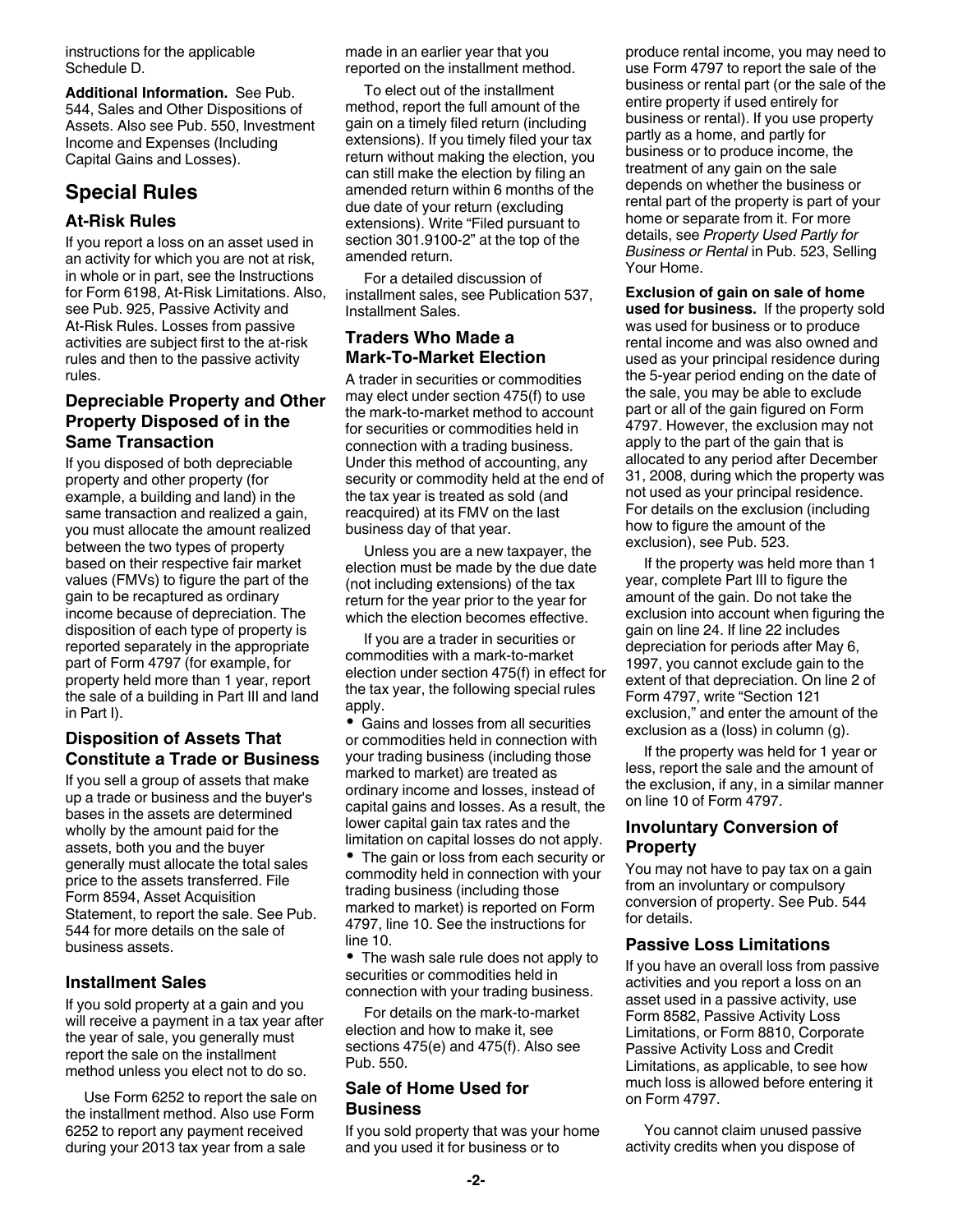<span id="page-2-0"></span>your interest in an activity. However, if you dispose of your entire interest in an activity, you may elect to increase the basis of the credit property by the original basis reduction of the property to the extent that the credit has not been allowed because of the passive activity rules. Make the election on Form 8582-CR, Passive Activity Credit Limitations, or Form 8810, as applicable. No basis adjustment may be elected on a partial disposition of your interest in an activity.

## **Recapture of Preproductive Expenses**

If you elect not to use the uniform capitalization rules of section 263A, any plant that you produce is treated as section 1245 property. For dispositions of plants reportable on Form 4797, enter the recapture amount taxed as ordinary income on line 22 of Form 4797. See *Disposition of plants and animals* in chapter 9 of Pub. 225, Farmer's Tax Guide, for details.

## **Section 197(f)(9)(B)(ii) Election**

If you made the election under section 197(f)(9)(B)(ii) to recognize gain on the disposition of a section 197 intangible and to pay a tax on that gain at the highest tax rate, include the additional tax on Form 1040, line 44 (or the appropriate line of other income tax returns). Check box c and enter "197" and the tax in the space next to that box. The additional tax is the amount that, when added to any other income tax on the gain, equals the gain multiplied by the highest tax rate.

## **Exclusion of Gain From Sale of DC Zone Assets**

If you sold or exchanged a District of Columbia Enterprise Zone (DC Zone) asset that you acquired after 1997 and before 2012, and held for more than 5 years, you may be able to exclude the amount of "qualified capital gain." The qualified gain is, generally, any gain recognized in a trade or business that you would otherwise include on Form 4797, Part I. This exclusion also applies to an interest in, or property of, certain businesses operating in the District of Columbia.

**DC Zone asset.** A DC Zone asset is any of the following.

- DC Zone business stock.
- DC Zone partnership interest.
- DC Zone business property.

**Qualified capital gain.** The qualified capital gain is any gain recognized on the sale or exchange of a DC Zone

asset that is a capital asset or property used in a trade or business. It does not include any of the following gain:

Gain treated as ordinary income under section 1245;

Gain treated as unrecaptured section 1250 gain. The section 1250 gain must be figured as if it applied to all depreciation rather than the additional depreciation;

Gain attributable to real property, or an intangible asset, which is not an integral part of a DC Zone business; and

Gain from a related-party transaction. See *Sales and Exchanges Between Related Persons* in chapter 2 of Pub. 544.

See section 1400B for more details on DC Zone assets and special rules.

**How to report.** Report the entire gain realized from the sale or exchange as you otherwise would without regard to the exclusion. To report the exclusion, enter "DC Zone Asset Exclusion" on Form 4797, line 2, column (a) and enter as a (loss) in column (g) the amount of the exclusion that offsets the gain reported in Part I, line 6.

*Any unrecaptured section 1250 gain is not qualified capital*  **gain is not qualified capital**<br>gain. Identify the amount of *gain that is unrecaptured section 1250 gain and report it on the Schedule D for the return you are filing.*

## **Exclusion of Gain From Qualified Community Assets**

If you sold or exchanged a qualified community asset acquired after 2001 and before 2010 that you held for more than 5 years, you may be able to exclude the "qualified capital gain." The qualified gain is, generally, any gain recognized in a trade or business that you would otherwise include on Form 4797, Part I. This exclusion also applies to an interest in, or property of, certain renewal community businesses.

## **Qualified community asset.** A

qualified community asset is any of the following.

- Qualified community stock.
- Qualified community partnership interest.

Qualified community business property.

**Qualified capital gain.** Qualified capital gain is any gain recognized on the sale or exchange of a qualified community asset that is a capital asset or property used in a trade or business. It does not include any of the following gains:

Gain treated as ordinary income ٠ under section 1245;

• Section 1250 gain figured as if section 1250 applied to all depreciation rather than the additional depreciation;

Gain attributable to real property, or an intangible asset, that is not an integral part of a qualified community business; and

Gain from a related-party transaction. See *Sales and Exchanges Between Related Persons* in chapter 2 of Pub. 544.

See section 1400F for more details and special rules.

**How to report.** Report the entire gain realized from the sale or exchange as you otherwise would without regard to the exclusion. To report the exclusion, enter "Qualified Community Asset Exclusion" on Form 4797, line 2, column (a) and enter as a (loss) in column (g) the amount of the exclusion that offsets the gain reported in Part I, line 6.

# **Specific Instructions**

**Note.** To show losses, enclose figures in (parentheses).

If you disposed of property you acquired by inheritance from someone who died in 2010 and the executor made the election to file Form 8939, Allocation of Increase in Basis for Property Acquired From a Decedent, special rules apply. See Pub. 4895, Tax Treatment of Property Acquired From a Decedent Dying in 2010, for more information.

If you disposed of property you acquired by inheritance from someone who died before or after 2010, enter "INHERITED" in column (b) instead of the date you acquired the property. Also report the sale or exchange that way if you inherited the property from someone who died in 2010 and the executor of the decedent's estate did not elect to file Form 8939.

## **Disposition by a Partnership or S Corporation of Section 179 Property**

**Partners and S corporation shareholders.** If you received a Schedule K-1 from a partnership or S corporation reporting the sale, exchange, or other disposition of property for which a section 179 expense deduction was previously claimed and passed through to its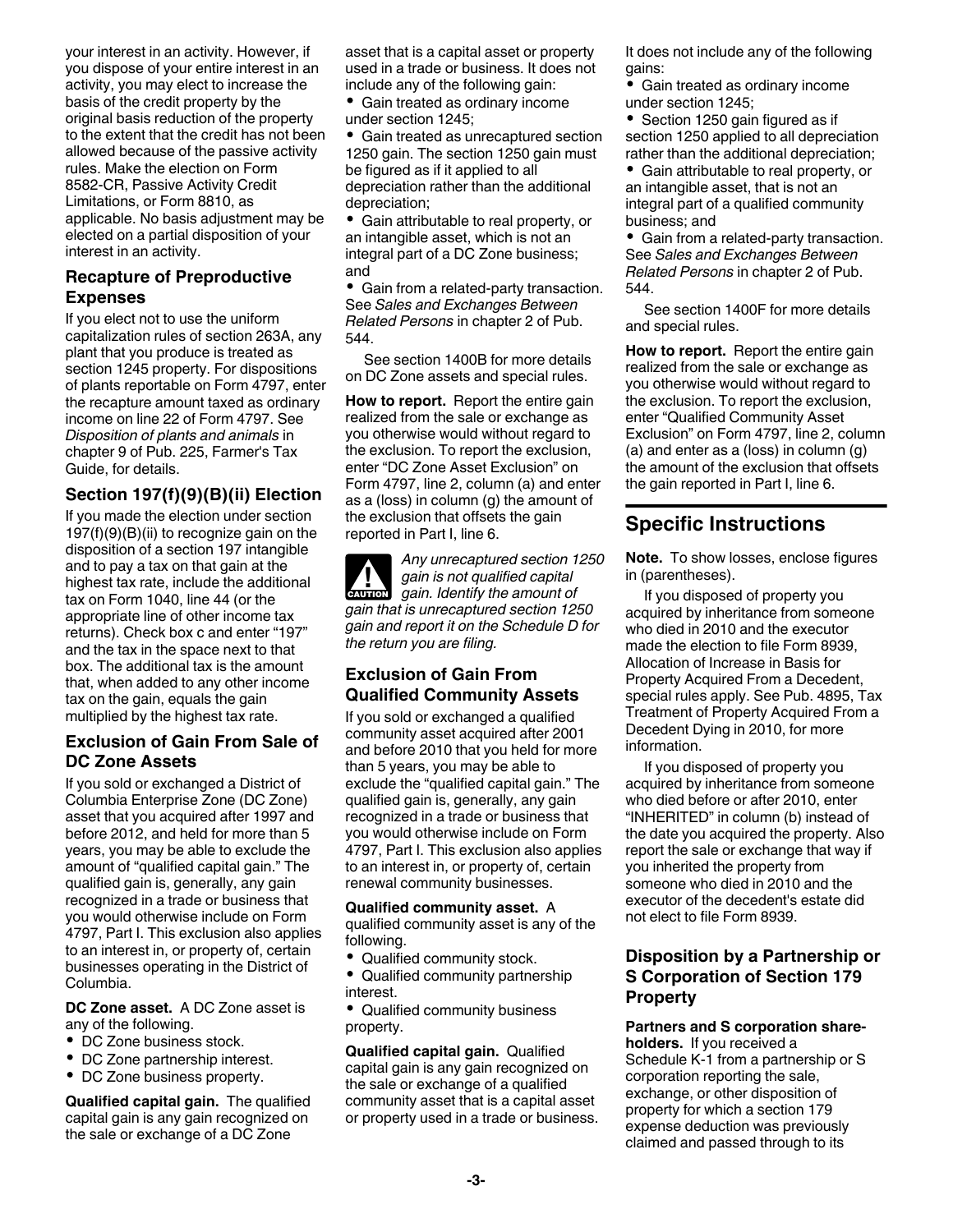partners or shareholders, you must report your share of the transaction on Form 4797, 4684, 6252, or 8824 (whether or not you were a partner or shareholder at the time the section 179 deduction was claimed).

Use the worksheet, later, to figure the amount to report on Form 4797, 4684, 6252, or 8824, and to figure any reduction in your carryforward of the unused section 179 expense deduction. The partnership or S corporation must provide the following information on Schedule K-1 for the transaction.

• Description of the property.

• Date the property was acquired and placed in service.

Date of the sale or other disposition of the property.

The partner's or shareholder's share of the gross sales price or amount realized. Enter this amount on line 1 of the worksheet.

• The partner's or shareholder's share of the cost or other basis plus the expense of sale. Enter this amount on line 2 of the worksheet.

• The partner's or shareholder's share of the depreciation allowed or allowable, but excluding the section 179 expense deduction. Enter this amount on line 3a of the worksheet.

• The partner's or shareholder's share of the section 179 expense deduction passed through for the property and the partnership's or S corporation's tax year(s) in which the amount was passed through. Enter on line 3b of the worksheet your share of the total amount of the section 179 expense deduction passed through for the property (even if you were not a partner or shareholder for the tax year in which it was passed through or you did not deduct all or part of the section 179 expense because of the dollar or taxable income limitations). The tax year(s) in which the amount was passed through are provided so you can determine the amount of unused carryover section 179 expense (if any) for the property to report on line 3c.

• If the disposition is due to a casualty or theft, a statement indicating so, and any additional information needed by the partner or shareholder to complete Form 4684.

• If the disposition was an installment sale made during the partnership's or S corporation's tax year reported using the installment method, any information needed by the partner or shareholder to complete Form 6252. The partnership or S corporation also must separately report the partner's or shareholder's

share of all payments received for the property in the following tax years.

• If the disposition was a disposition of property given up in an exchange involving like-kind property made during the partnership's or S corporation's tax year, any information needed by the partner or shareholder to complete Form 8824.

If you have a carryforward of unused section 179 expense deduction that includes section 179 expense deduction previously passed through to you for the disposed asset, you must reduce your carryforward by your share of the section 179 expense deduction shown on Schedule K-1 (or the amount attributable to that property included in your carryforward amount).

**Note.** Partnerships (other than electing large partnerships) and S corporations do not report these transactions on Forms 4797, 4684, 6252, or 8824. Instead, they provide their partners and shareholders the information they need to report the transactions. See the instructions for Form 1065 or Form 1120S for details on the information that must be reported on Schedule K-1.

#### **Line 1**

Enter on line 1 the total gross proceeds from:

• Sales or exchanges of real estate reported to you for 2013 on Form(s) 1099-S (or substitute statement) that you are including on line 2, 10, or 20 and

• Sales of securities or commodities reported to you for 2013 on Forms 1099-B (or substitute statements) that you are including on line 10 because you are a trader with a mark-to-market election under section 475(f) in effect for the tax year. See *[Traders Who Made a](#page-1-0) [Mark-To-Market Election,](#page-1-0)* earlier, and the Instructions for line 10, later.

## **Part I**

Use Part I to report section 1231 transactions that are not required to be reported in Part III.

**Section 1231 transactions.** The following are section 1231 transactions. • Sales or exchanges of real or depreciable property used in a trade or business and held for more than 1 year. To figure the holding period, begin counting on the day after you received the property and include the day you disposed of it.

• Cutting of timber that the taxpayer elects to treat as a sale or exchange under section 631(a).

• Disposal of timber with a retained economic interest that is treated as a sale, or an outright sale of timber, under section 631(b).

Disposal of coal (including lignite) or domestic iron ore with a retained economic interest that is treated as a sale under section 631(c).

• Sales or exchanges of cattle and horses, regardless of age, used in a trade or business for draft, breeding, dairy, or sporting purposes and held for 24 months or more from acquisition date.

• Sales or exchanges of livestock other than cattle and horses, regardless of age, used in a trade or business for draft, breeding, dairy, or sporting purposes and held for 12 months or more from acquisition date.

**Note.** Livestock does not include poultry, chickens, turkeys, pigeons, geese, other birds, fish, frogs, reptiles, etc.

• Sales or exchanges of unharvested crops. See section 1231(b)(4).

• Involuntary conversions of trade or business property or capital assets held more than 1 year in connection with a trade or business or a transaction entered into for profit. These conversions may result from (a) part or total destruction, (b) theft or seizure, or (c) requisition or condemnation (whether threatened or carried out). If any recognized losses were from involuntary conversions from fire, storm, shipwreck, or other casualty or from theft and the losses exceed the recognized gains from the conversions, do not include any gains or losses from such conversions when figuring your net section 1231 losses.

*Transactions to which section 1231 does not apply.* Section 1231 transactions do not include sales or exchanges of:

• Inventory or property held primarily for sale to customers;

Copyrights, literary, musical, or artistic compositions, letters or memoranda, or similar property (a) created by your personal efforts, (b) prepared or produced for you (in the case of letters, memoranda, or similar property), or (c) received from someone who created them or for whom they were created, as mentioned in (a) or (b), in a way that entitled you to the basis of the previous owner (such as by gift); or U.S. Government publications,

including the Congressional Record, that you received from the Government other than by purchase at the normal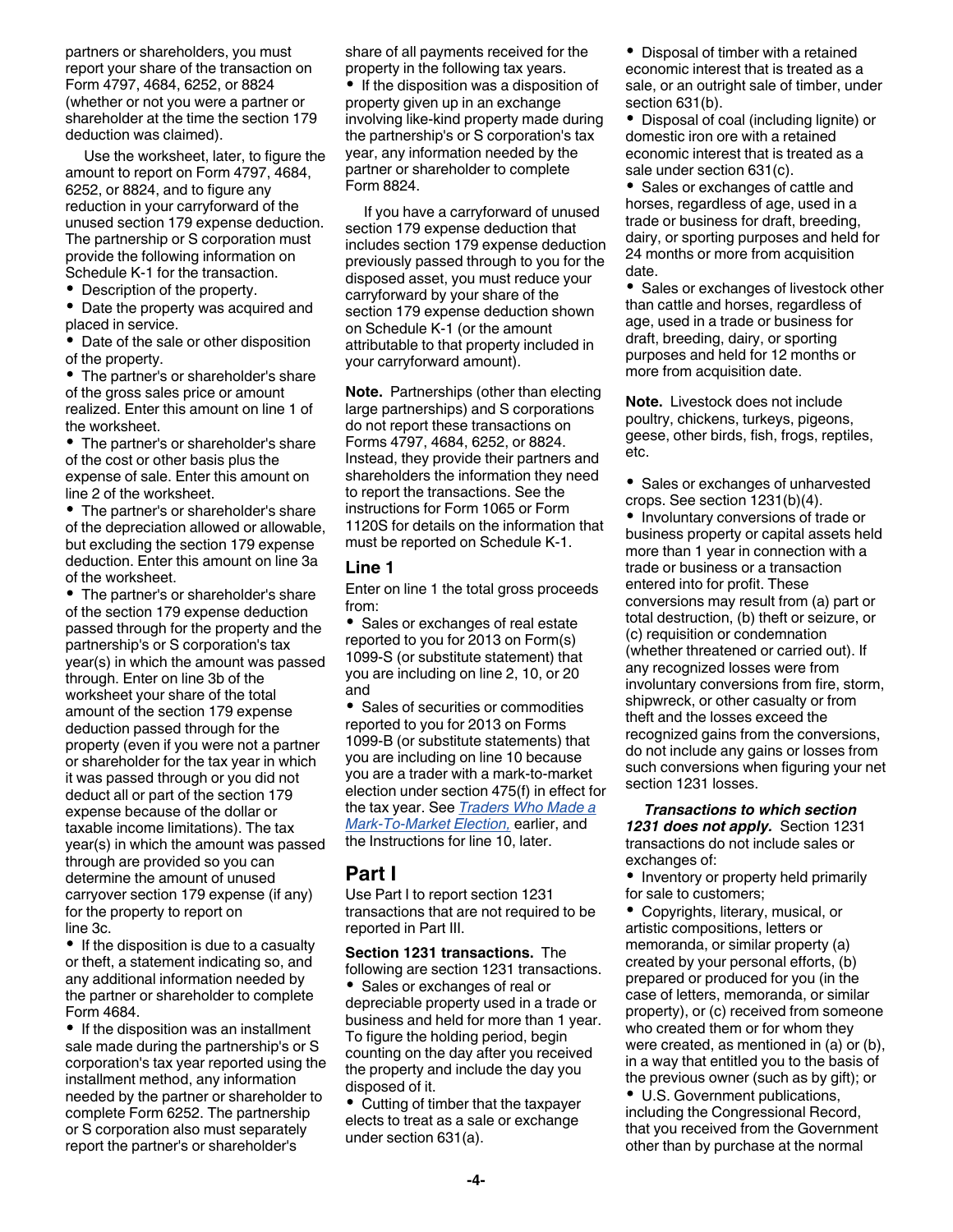#### **Worksheet for Partners and S Corporation Shareholders To Figure Gain or Loss on Dispositions of Property for Which a Section 179 Deduction Was Claimed**

*Keep for Your Records*

|      | <b>Caution:</b> See the <i>worksheet instructions</i> below before starting.                         |  |  |  |  |  |
|------|------------------------------------------------------------------------------------------------------|--|--|--|--|--|
|      |                                                                                                      |  |  |  |  |  |
|      |                                                                                                      |  |  |  |  |  |
| 3. a | Depreciation (excluding section 179 expense deduction)  3a.                                          |  |  |  |  |  |
|      | b                                                                                                    |  |  |  |  |  |
|      | Unused carryover of section 179 expense<br>$\mathbf{C}$                                              |  |  |  |  |  |
|      | d                                                                                                    |  |  |  |  |  |
|      | e                                                                                                    |  |  |  |  |  |
|      |                                                                                                      |  |  |  |  |  |
|      | 5. Gain or loss. Subtract line 4 from line 1 (see Where To Report Amounts From Worksheet, below)  5. |  |  |  |  |  |

#### **Worksheet Instructions**

**Caution:** *For a disposition due to casualty or theft, skip lines 1 and 5 and enter the amount from line 4 on Form 4684, line 20, and complete the rest of Form 4684.*

**Lines 1, 2, 3a, and 3b.** Enter these amounts from Schedule K-1 (Form 1065 or 1120S).

**Line 3c.** If you were unable to claim all of the section 179 expense deduction previously passed through to you for the property (if any), enter the smaller of line 3b or the portion of your unused carryover of section 179 expense deduction attributable to the property. Make sure you reduce your carryover of disallowed section 179 expense deduction shown on Form 4562 by the amount on line 3c.

#### **Where To Report Amounts From Worksheet**

Generally, the information from the above worksheet is reported on the lines specified below for Form 4797, Part III. However, for a disposition under the installment method, complete the lines shown below for Form 6252. For dispositions of property given up in an exchange involving like-kind property, complete the lines shown below for Form 8824.

If line 5 is a gain and the property was held more than 1 year, report the disposition as follows.

- Complete Form 4797, line 19, columns (a), (b), and (c); Form 6252, lines 1 through 4; or Form 8824, Parts I and II.
- Report the amount from line 1 above on Form 4797, line 20; Form 6252, line 5; or Form 8824, line 12 or 16.
- Report the amount from line 2 above on Form 4797, line 21; or Form 6252, line 8.
- Report the amount from line 3e above on Form 4797, line 22; or Form 6252, line 9.
- Report the amount from line 4 above on Form 4797, line 23; Form 6252, line 10; or Form 8824, line 13 or 18.
- Complete the rest of the applicable form.

 If line 5 is zero or a loss and the property was held more than 1 year, report the disposition as follows. Do not report a loss on Form 6252; instead, report the disposition on the lines shown for Form 4797.

- Complete Form 4797, line 2, columns (a), (b), and (c); or Form 8824, Parts I and II.
- Report the amount from line 1 above on Form 4797, line 2, column (d); or Form 8824, line 12 or 16.
- Report the amount from line 2 above on Form 4797, line 2, column (f).
- Report the amount from line 3e above on Form 4797, line 2, column (e).
- Report the amount from line 4 above on Form 8824, line 13 or 18.
- Complete the rest of the applicable form.

 If the property was held one year or less, report the gain or loss on the disposition as shown below. Do not report a loss on Form 6252; instead, report the disposition on the lines shown for Form 4797.

- Complete Form 4797, line 10, columns (a), (b), and (c); Form 6252, lines 1 through 4; or Form 8824, Parts I and II.
- Report the amount from line 1 above on Form 4797, line 10, column (d); Form 6252, line 5; or Form 8824, line 12 or 16.
- Report the amount from line 2 above on Form 4797, line 10, column (f); or Form 6252, line 8.
- Report the amount from line 3e above on Form 4797, line 10, column (e); or Form 6252, line 9.
- Report the amount from line 4 above on Form 6252, line 10; or Form 8824, line 13 or 18.
- Complete the rest of the applicable form.

sales price or that you got from someone who had received it in a similar way, if your basis is determined by reference to the previous owner's basis.

#### **Line 7**

Partners and S corporation shareholders receive a Schedule K-1 (Form 1065 or Form 1120S), which

includes amounts that must be reported on the Form 4797. Following the instructions for Schedule K-1, enter any amounts from your Schedule K-1 (Form 1120S), box 9, or Schedule K-1 (Form 1065), box 10, in Part I of Form 4797.

If the amount from line 7 is a gain and you do not have nonrecaptured section 1231 losses from prior years (see instructions for line 8), enter the gain

from line 7 as a long-term capital gain on the Schedule D for the return you are filing.

#### **Line 8**

Your net section 1231 gain on line 7 is treated as ordinary income to the extent of your "nonrecaptured section 1231 losses." Your nonrecaptured section 1231 losses are your net section 1231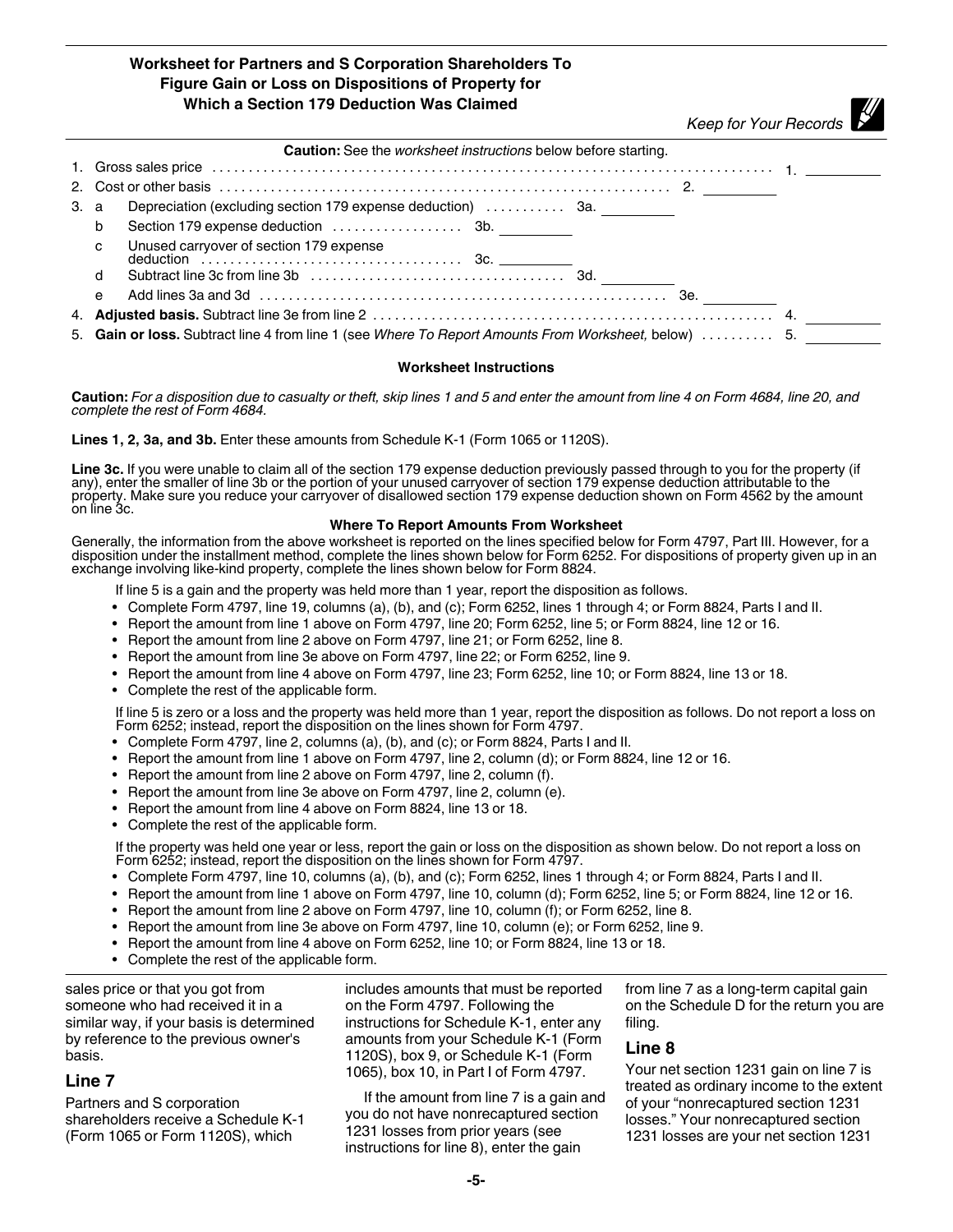losses deducted during the 5 preceding tax years that have not yet been applied against any net section 1231 gain to determine how much net section 1231 gain is treated as ordinary income under this rule.

*Example.* You had net section 1231 losses of \$4,000 and \$6,000 in 2008 and 2009, respectively, and net section 1231 gains of \$3,000 and \$2,000 in 2012 and 2013, respectively. The 2013 net section 1231 gain of \$2,000 is entered on line 7 and the nonrecaptured net section 1231 losses of \$7,000 (\$10,000 net section 1231 losses minus the \$3,000 that was applied against the 2013 net section 1231 gain) are entered on line 8. The entire \$2,000 net section 1231 gain on line 7 is treated as ordinary income and is entered on line 12 of Form 4797. For recordkeeping purposes, the \$4,000 loss from 2008 is all recaptured (\$3,000 in 2012 and \$1,000 in 2013), and you have \$5,000 of section 1231 losses from 2009 left to recapture (\$6,000 minus the \$1,000 recaptured this year).

#### **Figuring the Prior Year Losses**

You had a net section 1231 loss if section 1231 losses exceeded section 1231 gains. Gains are included only to the extent taken into account in figuring gross income. Losses are included only to the extent taken into account in figuring taxable income except that the limitation on capital losses does not apply.

## **Line 9**

For recordkeeping purposes, if line 9 is zero, the amount on line 7 is the amount of net section 1231 loss recaptured in 2013. If line 9 is more than zero, you have recaptured all of your net section 1231 losses from prior years.

Enter the gain from line 9 as a long-term capital gain on the Schedule D for the return you are filing.

# **Part II**

If a transaction is not reportable in Part I or Part III and the property is not a capital asset reportable on Schedule D, report the transaction in Part II.

If you received ordinary income from a sale or other disposition of your interest in a partnership, see Pub. 541, Partnerships.

## **Line 10**

Report other ordinary gains and losses, including gains and losses from property held 1 year or less, on this line.

Deduct the loss from a qualifying abandonment of business or investment property on line 10. See *Abandonments*  in Pub. 544 for more information.

## **Gain or Loss From Certain Preferred Stock**

Gain or loss recognized by any "applicable financial institution" from the sale or exchange of "any applicable preferred stock" is ordinary income or loss. An applicable financial institution includes:

A financial institution defined in section 582(c)(2), and

• A depository institution holding company defined in section 3(w)(1) of the Federal Deposit Insurance Act.

Also, for this purpose, "applicable preferred stock" is preferred stock of Federal National Mortgage Association (Fannie Mae), or the Federal Home Loan Mortgage Corporation (Freddie Mac) that was:

• Held by the applicable financial institution on September 6, 2008, or

• Sold or exchanged by the applicable financial institution after December 31, 2007, and before September 7, 2008.

In the case of a sale or exchange of applicable preferred stock after September 6, 2008, by a taxpayer that held such preferred stock on September 6, 2008, these provisions apply only where the taxpayer was an applicable financial institution at all times during the period beginning on September 6, 2008, and ending on the date of the sale or exchange of the applicable preferred stock. Therefore, any Fannie Mae or Freddie Mac preferred stock held by a taxpayer that was not an applicable financial institution on September 6, 2008, is not applicable preferred stock (even if such taxpayer subsequently became an applicable financial institution).

For guidance on preferred stock held indirectly by applicable financial institutions through partnerships and subsidiaries, see Rev. Proc. 2008-64, 2008-47 I.R.B. 1195, available at *[www.irs.gov/irb/2008–47\\_IRB/](http://www.irs.gov/irb/2008-47_IRB/ar12.html) [ar12.html](http://www.irs.gov/irb/2008-47_IRB/ar12.html)*.

#### **Deferred Gain from Qualifying Electric Transmission Transaction**

If you sold or exchanged qualifying electric transmission property before January 1, 2008 (before January 1, 2014, for a qualified electric utility), and elected under section 451(i) to defer the realized gain, the deferred gain is recognized ratably over the 8-year period that began with the tax year that includes the date of the disposition. Include the applicable portion of the deferred gain for the current tax year on line 10. Enter "Deferred gain under section 451(i)" in column (a) and 1/8 of the deferred gain in column (g). See section 451(i) for more details.

## **Securities or Commodities Held by a Trader Who Made a Mark-To-Market Election**

Report on line 10 all gains and losses from sales and dispositions of securities or commodities held in connection with your trading business, including gains and losses from marking to market securities and commodities held at the end of the tax year (see *[Traders Who](#page-1-0)  [Made a Mark-To-Market Election](#page-1-0)*, earlier. Attach to your tax return a statement, using the same format as line 10, showing the details of each transaction. Separately show and identify securities or commodities held and marked to market at the end of the year. On line 10, enter "Trader—see attached" in column (a) and the totals from the statement in columns (d), (f), and (g). Also, see the instructions for line 1, earlier.

## **Small Business Investment Company Stock**

Report on line 10 ordinary losses from the sale or exchange (including worthlessness) of stock in a small business investment company operating under the Small Business Investment Act of 1958. See section 1242.

Also attach a statement that includes the name and address of the small business investment company and, if applicable, the reason the stock is worthless and the approximate date it became worthless.

## **Section 1244 (Small Business) Stock**

Individuals report ordinary losses from the sale or exchange (including worthlessness) of section 1244 (small business) stock on line 10.

To qualify as section 1244 stock, all six of the following requirements must be met.

1. You acquired the stock after June 30, 1958, upon original issuance of the shares from a domestic corporation (or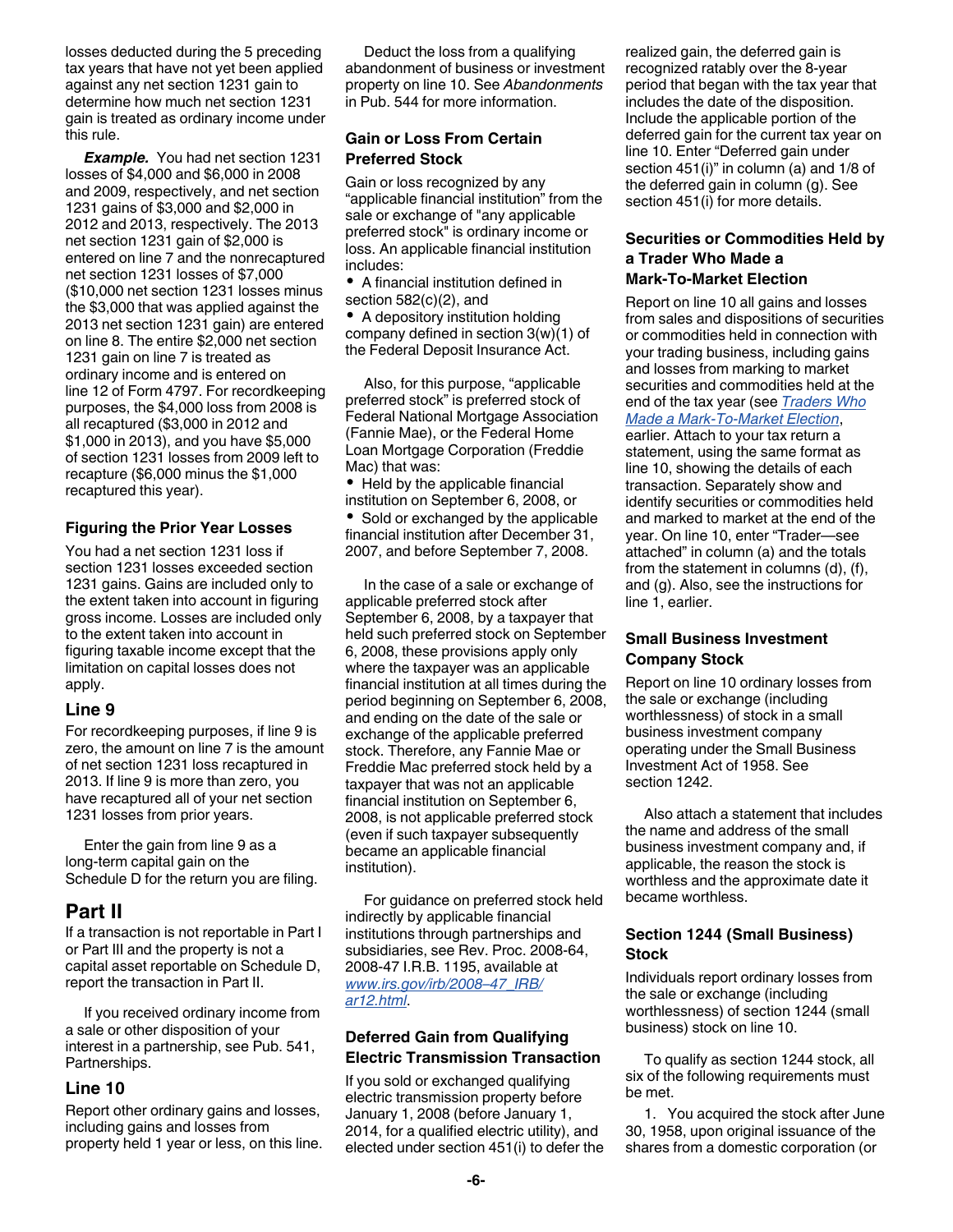the stock was acquired by a partnership in which you were a partner continuously from the date the stock was issued until the time of the loss).

2. If the stock was issued before November 7, 1978, it was issued under a written plan that met the requirements of Regulations section 1.1244(c)-1(f), and when that plan was adopted, the corporation was treated as a small business corporation under Regulations section 1.1244(c)-2(c).

3. If the stock was issued after November 6, 1978, the corporation was treated as a small business corporation at the time the stock was issued under Regulations section 1.1244(c)-2(b). To be treated as a small business corporation, the total amount of money and other property received by the corporation for its stock as a contribution to capital and paid-in surplus generally may not exceed \$1 million.

4. The stock was issued for money or other property (excluding stock or securities).

5. The corporation, for its 5 most recent tax years ending before the date of the loss, derived more than 50% of its gross receipts from sources other than royalties, rents, dividends, interest, annuities, and gains from sales and exchanges of stocks or securities. If the corporation was in existence for at least 1 tax year but fewer than 5 tax years ending before the date of the loss, the 50% test applies for the tax years ending before that date. If the corporation was not in existence for at least 1 tax year ending before the date of the loss, the 50% test applies for the entire period ending before that date. The 50% test does not apply if the corporation's deductions (other than the net operating loss and dividends-received deductions) exceeded its gross income during the applicable period. But this exception to the 50% test applies only if the corporation was largely an operating company within the 5 most recent tax years ending before the date of the loss (or, if less, the entire period the corporation was in existence).

6. If the stock was issued before July 19, 1984, it must have been common stock.

The maximum amount that may be treated as an ordinary loss on Form 4797 is \$50,000 (\$100,000 if married filing jointly). Special rules may limit the amount of your ordinary loss if (a) you received section 1244 stock in

exchange for property with a basis in excess of its FMV or (b) your stock basis increased because of contributions to capital or otherwise. See Pub. 550 for more details.

Attach a computation of the loss from the sale or exchange of section 1244 property. On line 10, enter "Losses on Section 1244 (Small Business Stock)," in column (a), and enter the allowable loss in column (g). Report on Schedule D losses in excess of the maximum amount that may be treated as an ordinary loss (and all gains) from the sale or exchange of section 1244 stock.

Keep adequate records to distinguish section 1244 stock from any other stock owned in the same corporation.

#### **Line 18a**

You must complete this line if there is a gain on Form 4797, line 3; a loss on Form 4797, line 11; and a loss on Form 4684, line 35, column (b)(ii). Enter on this line the smaller of the loss on Form 4797, line 11, or the loss on Form 4684, line 35, column (b)(ii). To figure which loss is smaller, treat both losses as positive numbers. Enter the part of the loss from income-producing property on Schedule A (Form 1040), line 28, and the part of the loss from property used as an employee on Schedule A (Form 1040), line 23.

## **Part III**

*Partners and shareholders reporting a disposition of section 179 property which was separately reported to you on Schedule K-1 (Form 1065 or 1120S), see* [Partners and S corporation](#page-2-0)  [shareholders](#page-2-0) *at the beginning of the*  Specific Instructions*.* **TIP**

Generally, for property held 1 year or less, do not complete Part III; instead use Part II. For exceptions, see the chart *Where To Make First Entry for Certain Items Reported on This Form,* earlier.

Use Part III to figure recapture of depreciation and certain other items that must be reported as ordinary income on the disposition of property. Complete lines 19 through 24 to determine the gain on the disposition of the property. If you have more than four properties to report, use additional forms. For more details on depreciation recapture, see Pub. 544.

**Note.** If the property was sold on the installment sale basis, see the

Instructions for Form 6252 before completing Part III. Also, if you have both installment sales and noninstallment sales, you may want to use separate Forms 4797, Part III, for the installment sales and the noninstallment sales.

## **Line 20**

The gross sales price includes money, the FMV of other property received, and any existing mortgage or other debt the buyer assumes or takes the property subject to. For casualty or theft gains, include insurance or other reimbursement you received or expect to receive for each item. Include on this line your insurance coverage, whether or not you are submitting a claim for reimbursement.

For section 1255 property disposed of in a sale, exchange, or involuntary conversion, enter the amount realized. For section 1255 property disposed of in any other way, enter the FMV.

## **Line 21**

Reduce the cost or other basis of the property by the amount of any enhanced oil recovery credit or disabled access credit. However, do not adjust the cost or other basis for any of the items taken into account on line 22.

## **Line 22**

Complete the following steps to figure the amount to enter on line 22.

**Step 1.** Add amounts such as the following.

Deductions allowed or allowable for depreciation (including any special depreciation allowance (see the Form 4562 Instructions)), amortization, depletion, or preproductive expenses (see *Disposition of plants and animals* in chapter 9 of Pub. 225).

• The section 179 expense deduction.

The commercial revitalization deduction, for buildings placed in service before 2010.

The downward basis adjustment under section 50(c) (or the corresponding provision of prior law).

• The deduction for qualified clean-fuel vehicle property or refueling property.

Deductions claimed under section 190, 193, or 1253(d)(2) or (3) (as in effect before the enactment of P.L. 103-66).

• The basis reduction for any qualified plug-in electric or qualified electric vehicle credit.

• The basis reduction for the employer-provided childcare facility credit.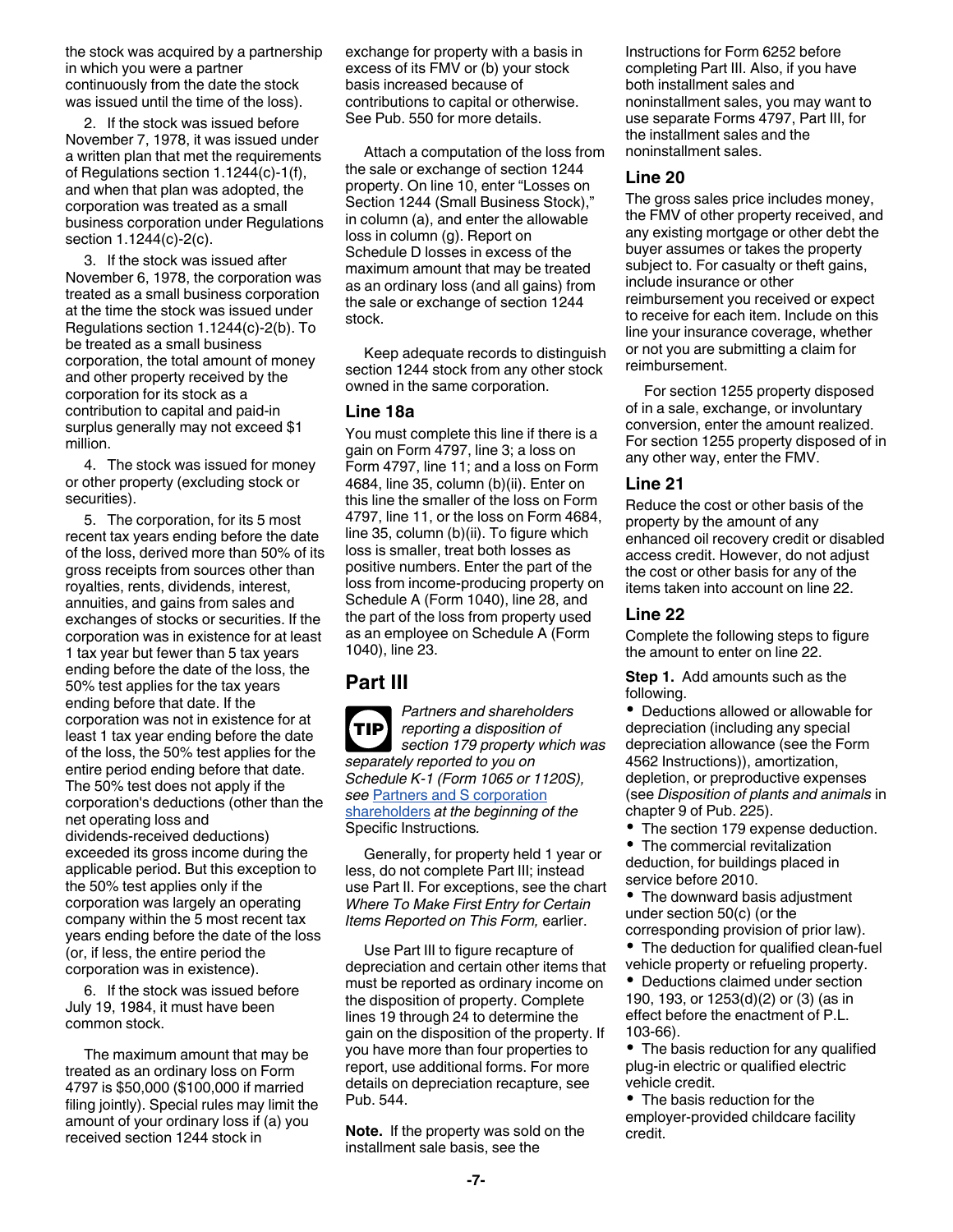- The deduction for qualified energy
- efficient commercial building property. The basis reduction for the alternative motor vehicle credit.

The basis reduction for the alternative fuel vehicle refueling property credit.

**Step 2.** From the Step 1 total, subtract amounts such as the following.

• Any investment credit recapture amount if the basis of the property was reduced in the tax year the property was placed in service under section 50(c)(1) (or the corresponding provision of prior law). See section 50(c)(2) (or the corresponding provision of prior law).

• Any section 179 or  $280F(b)(2)$ recapture amount included in gross income in a prior tax year because the business use of the property decreased to 50% or less.

- Any qualified clean-fuel vehicle property or refueling property deduction you were required to recapture.
- Any basis increase for qualified plug-in electric or qualified electric vehicle credit recapture.

Any basis increase for recapture of the employer-provided childcare facility credit.

Any basis increase for recapture of the alternative motor vehicle credit.

Any basis increase for recapture of the alternative fuel vehicle refueling property credit.

Any qualified disaster expense recapture under section 198A(d).

For more information on amounts recaptured as depreciation allowed or allowable, see chapter 3 of Pub. 544.

You may have to include depreciation allowed or allowable on another asset (and refigure the basis amount for line 21) if you use its adjusted basis in determining the adjusted basis of the property described on line 19. An example is property acquired by a trade-in. See Regulations section 1.1245-2(a)(4). Also, see *Like-Kind Exchanges* under *Nontaxable Exchanges* in chapter 1 of Pub. 544.

## **Line 23**

For section 1255 property, enter the adjusted basis of the section 126 property disposed of.

## **Line 25**

**Section 1245 property.** Section 1245 property is property that is depreciable (or amortizable under section 185 (repealed), 197, or 1253(d)(2) or (3) (as in effect before the enactment of P.L. 103-66)) and is one of the following.

• Personal property.

Elevators and escalators placed in service before 1987.

Real property (other than property described under tangible real property below) adjusted for the following.

1. Amortization of certified pollution control facilities.

2. The section 179 expense deduction.

3. Deduction for clean-fuel vehicles and certain refueling property.

4. Deduction for capital costs incurred in complying with Environmental Protection Agency sulfur regulations.

5. Deduction for certain qualified refinery property.

6. Deduction for qualified energy efficient commercial building property.

7. Deduction for election to expense qualified advanced mine safety equipment property.

8. Amortization of railroad grading and tunnel bores if in effect before the repeal by the revenue Reconciliation Act of 1990. (Repealed by P.L. 99-514, Tax Reform Act of 1986, section 242(a).)

9. Certain expenditures for child care facilities if in effect before the repeal by P.L. 101-508, section 11801 (a)(13). (Repealed by P.L. 101-508, Omnibus Budget Reconciliation Act of 1990, section 11801(a)(13), except with regards to deductions made prior to November 5,1990.)

10. Expenditures to remove architectural and transportation barriers to the handicapped and elderly.

11. Deduction for qualified tertiary injectant expenses.

12. Certain reforestation expenditures.

Tangible real property (except buildings and their structural components) if it is used in any of the following ways.

1. As an integral part of manufacturing, production, or extraction or of furnishing transportation, communications, or certain public utility services.

2. As a research facility in these activities.

3. For the bulk storage of fungible commodities (including commodities in a liquid or gaseous state) used in these activities.

A single purpose agricultural or horticultural structure (as defined in section 168(i)(13)).

• A storage facility (not including a building or its structural components) used in connection with the distribution of petroleum or any primary petroleum product.

Any railroad grading or tunnel bore (as defined in section 168(e)(4)).

**Exceptions and limits.** Special rules apply to the following.

- Gifts.
- Transfers at death.
- Certain tax-free transactions.
- Certain like-kind exchanges,
- involuntary conversions, etc.

• Property distributed by a partnership to a partner.

• Transfers to tax-exempt organizations where the property will be used in an unrelated business.

Timber property.

Dispositions of amortizable section 197 intangibles.

For more information see section 1245(b). Also, see Pub. 544.

#### **Line 26**

Section 1250 property is depreciable real property (other than section 1245 property). Generally, section 1250 recapture applies if you used an accelerated depreciation method or you claimed any special depreciation allowance, or the commercial revitalization deduction.

*Section 1250 recapture does not apply to dispositions of the following MACRS property*  **TIP**

*placed in service after 1986 (or after July 31, 1986, if elected). You are not required to calculate additional depreciation for these properties on line 26.*

*27.5-year (or 40-year, if elected) residential rental property (except for 27.5-year qualified New York Liberty Zone property acquired after September 10, 2001).*

*22-, 31.5-, or 39-year (or 40-year, if elected) nonresidential real property (except for 39-year qualified New York Liberty Zone property acquired after September 10, 2001, and property for which you elected to claim a commercial revitalization deduction).*

**ACRS property.** Real property depreciable under ACRS (pre-1987 rules) is subject to recapture under section 1245, except for the following, which are treated as section 1250 property.

15-, 18-, or 19-year real property and low-income housing that is residential rental property.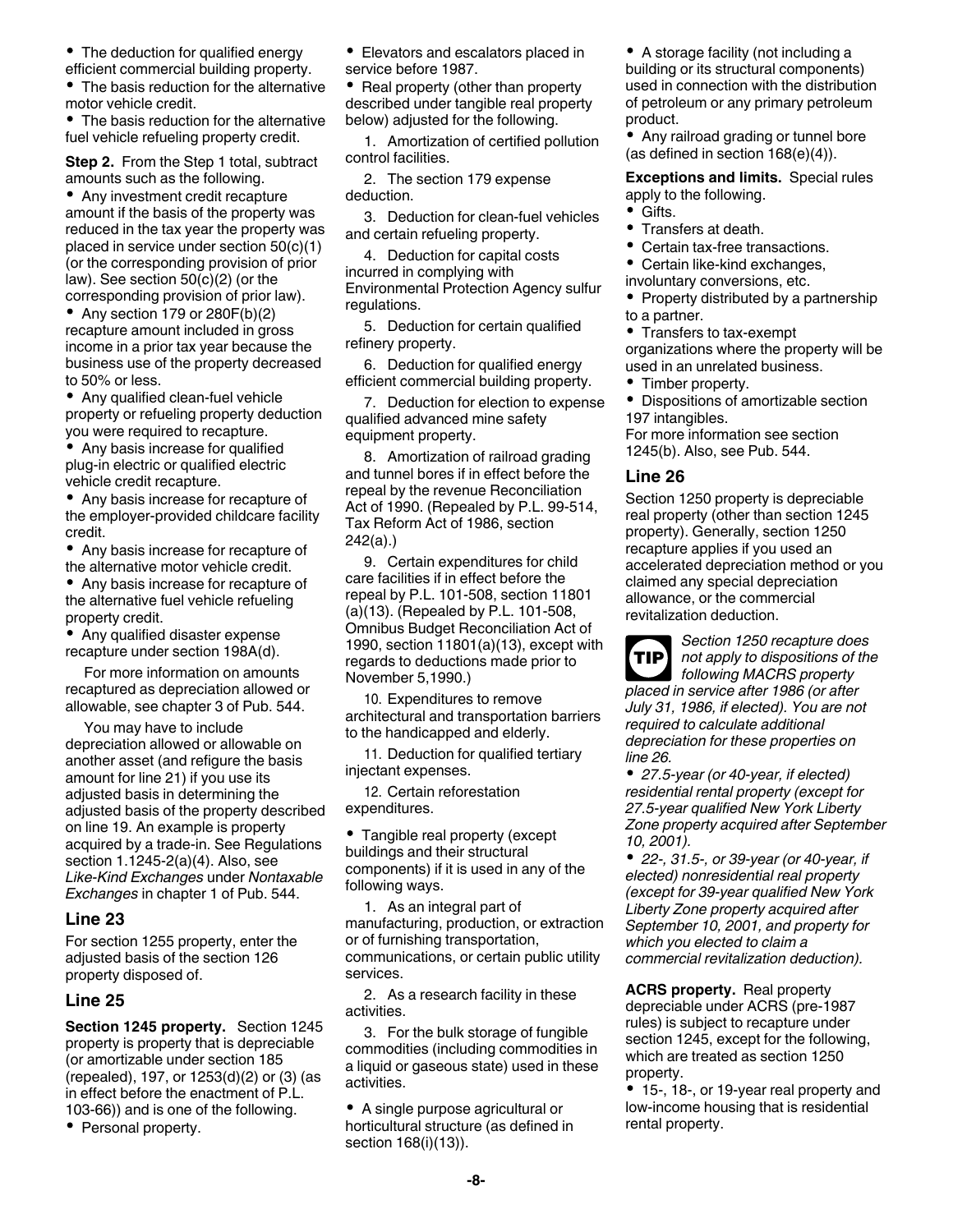15-, 18-, or 19-year real property and low-income housing that is used mostly outside the United States.

15-, 18-, or 19-year real property and low-income housing for which a straight line election was made.

Low-income rental housing described in clause (i), (ii), (iii), or (iv) of section 1250(a)(1)(B). See the instructions for line 26b.

**Exceptions and limits.** See section 1250(d) for exceptions and limits involving the following.

- Gifts.
- $\bullet$ Transfers at death.
- Certain tax-free transactions.
- Certain like-kind exchanges, involuntary conversions, etc.
- Property distributed by a partnership to a partner.
- Disposition of qualified low-income housing.

Transfers of property to tax-exempt organizations if the property will be used in an unrelated business.

Dispositions of property as a result of foreclosure proceedings.

**Special rules.** Special rules apply in the following cases.

• For additional depreciation attributable to rehabilitation expenditures, see section 1250(b)(4).

• If substantial improvements have been made, see section 1250(f).

#### **Line 26a**

Enter the additional depreciation for the period after 1975. Additional depreciation is the excess of actual depreciation (including any special depreciation allowance, or commercial revitalization deduction) over depreciation figured using the straight line method. For this purpose, do not reduce the basis under section 50(c)(1) (or the corresponding provision of prior law) to figure straight line depreciation. Also, if you claimed a commercial revitalization deduction, figure straight-line depreciation using the property's applicable recovery period under section 168.

## **Line 26b**

Generally, use 100% as the percentage for this line. However, for low-income rental housing described in clause (i), (ii), (iii), or (iv) of section  $1250(a)(1)(B)$ , see that section for the percentage to use.

#### **Line 26d**

Enter the additional depreciation after 1969 and before 1976. If straight line depreciation exceeds the actual depreciation for the period after 1975, reduce line 26d by the excess. Do not enter less than zero on line 26d.

#### **Line 26f**

The amount the corporation treats as ordinary income under section 291 is 20% of the excess, if any, of the amount that would be treated as ordinary income if such property were section 1245 property, over the amount treated as ordinary income under section 1250. If the corporation used the straight line method of depreciation, the ordinary income under section 291 is 20% of the amount figured under section 1245.

#### **Line 27**

Partnerships (other than electing large partnerships) skip this section. Partners must enter on the applicable lines of Part III amounts subject to section 1252 according to instructions from the partnership.

You may have ordinary income on the disposition of certain farmland held more than 1 year but less than 10 years.

See section 1252 to determine if there is ordinary income on the disposition of certain farmland for which deductions were allowed under sections 175 (soil and water conservation) and 182 (land clearing) (repealed).

Gain from disposition of certain farmland is subject to ordinary income rules under section 1252 before the application of section 1231 (Part I).

Enter 100% of line 27a on line 27b except as follows.

80% if the farmland was disposed of within the 6th year after it was acquired.

60% if disposed of within the 7th year.

40% if disposed of within the 8th year.

20% if disposed of within the 9th year.

Skip line 27 if you dispose of such farmland during the 10th or later year after you acquired it.

## **Line 28**

If you had a gain on the disposition of oil, gas, or geothermal property placed in service before 1987, treat all or part of the gain as ordinary income. Include on line 22 of Form 4797 any depletion allowed (or allowable) in determining the adjusted basis of the property.

If you had a gain on the disposition of oil, gas, geothermal, or other mineral properties (section 1254 property) placed in service after 1986, you must recapture all expenses that were deducted as intangible drilling costs, depletion, mine exploration costs, and development costs under sections 263, 616, and 617.

**Exception.** Property placed in service after 1986 and acquired under a written contract entered into before September 26, 1985, and binding at all times thereafter is treated as placed in service before 1987.

**Note.** A corporation that is an integrated oil company completes line 28a by treating amounts amortized under section 291(b)(2) as deductions under section 263(c).

#### **Line 28a**

If the property was placed in service before 1987, enter the total expenses after 1975 that:

Were deducted by the taxpayer or any other person as intangible drilling and development costs under section 263(c) (except previously expensed mining costs that were included in income upon reaching the producing state), and

Would have been reflected in the adjusted basis of the property if they had not been deducted.

If the property was placed in service after 1986, enter the total expenses that:

Were deducted under section 263, 616, or 617 by the taxpayer or any other person; and

• But for such deduction, would have been included in the basis of the property, plus

• The deduction under section 611 that reduced the adjusted basis of such property.

If you disposed of a portion of section 1254 property or an undivided interest in it, see section 1254(a)(2).

## **Line 29a**

Use 100% if the property is disposed of less than 10 years after receipt of payments excluded from income. Use 100% minus 10% for each year, or part of a year, that the property was held over 10 years after receipt of the excluded payments. Use zero if 20 years or more.

#### **Line 29b**

If any part of the gain shown on